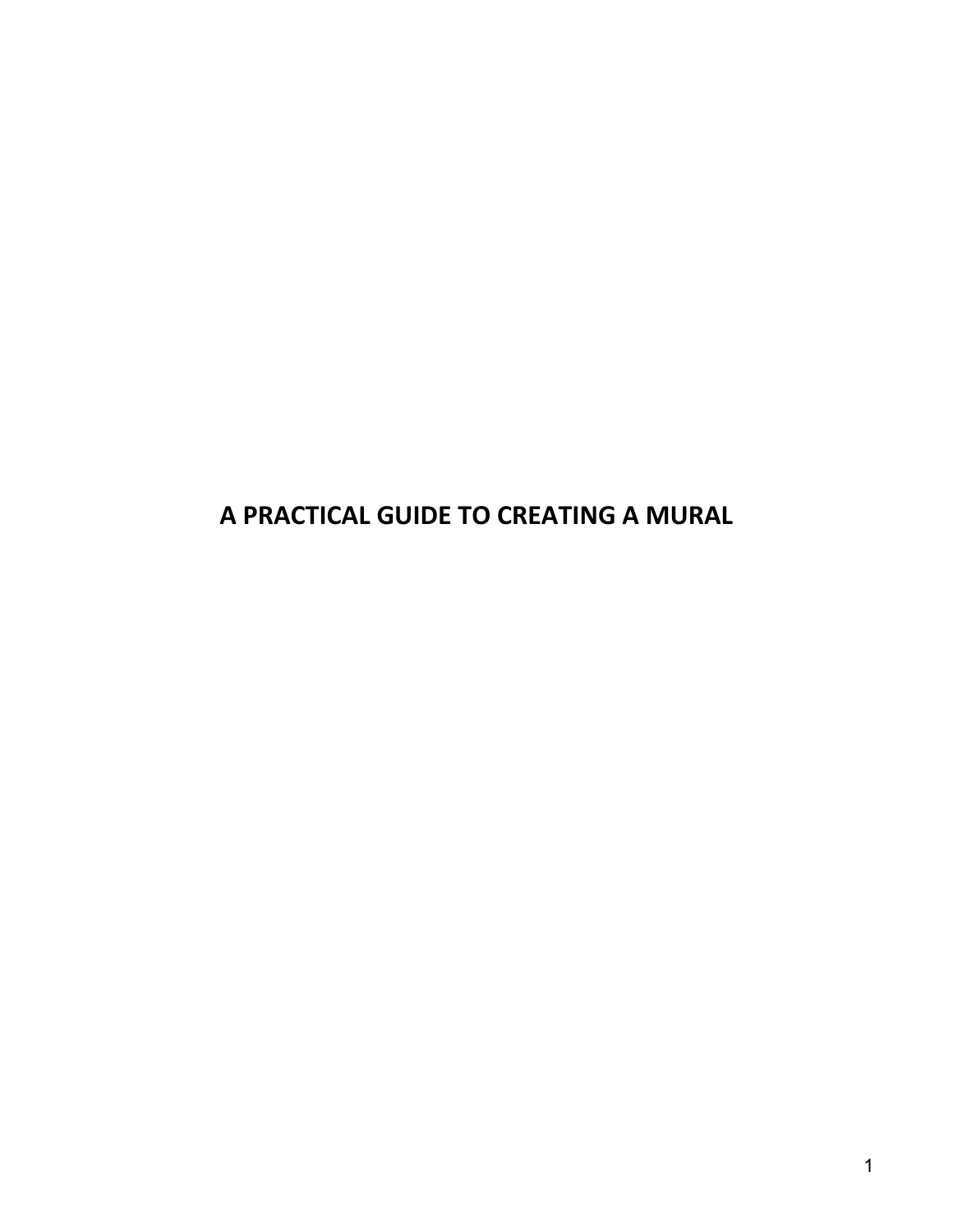## **WHY CREATE A MURAL?**

The benefits of murals are plentiful: not only do they beautify and enhance the urban environment, they deter costly tagging, foster community partnerships and pride, and can even boost the local economy. Above all, they're fun!

This guide assists artists, community organizations, business and property owners and arts and heritage organizations by recommending best practices in mural production. The guide is to be used in conjunction with the City of Nelson Murals Policy, which outlines the approval process for murals. An application form must be completed to propose a mural. The City of Nelson's Cultural Development Commission is also available to offer advice.

# **DEFINITIONS**

**COMMEMORATION:** The act of honouring or perpetuating the memory of a person, persons, event, historical period or idea that has been deemed significant.

**COMMUNITY ART**: Public participation and collaboration with professional artists in visual art, dance, music, theatre, literary and/or media arts within a community context and venue.

**MURAL:** A large-scale artwork completed on a surface with the permission of the owner. Media may include paint, ceramic, wood, tile and photography, etc.

**SIGN:** If the primary intent of the work is to convey commercial information, it is a sign.

**TAGGING:** A common type of graffiti is "tagging", which is the writing, painting or "bombing" of an identifiable symbolic character or "tag" that may or may not contain letters.

**PUBLIC WALLS:** A space that belongs to a public organization, i.e. municipal, provincial or federal government. Approval for the mural should be among the first steps undertaken in the planning process. 

**PRIVATE WALLS:** A space that is owned and maintained by a private individual or enterprise. Approval for the mural should be among the first steps undertaken in the planning process.

## **ROLES**

**PROPERTY OWNER:** The property owner (be it private or municipal) provides the surface for the mural. It is the property owner's responsibility to be familiar with regulations and procedures prior to commissioning a mural.

**ARTIST:** The artist is the communicator, demonstrating style and disseminating information. The mural artist creatively inserts culture into Nelson's urban environment. The artist can work alone or lead a community group in the development of a mural.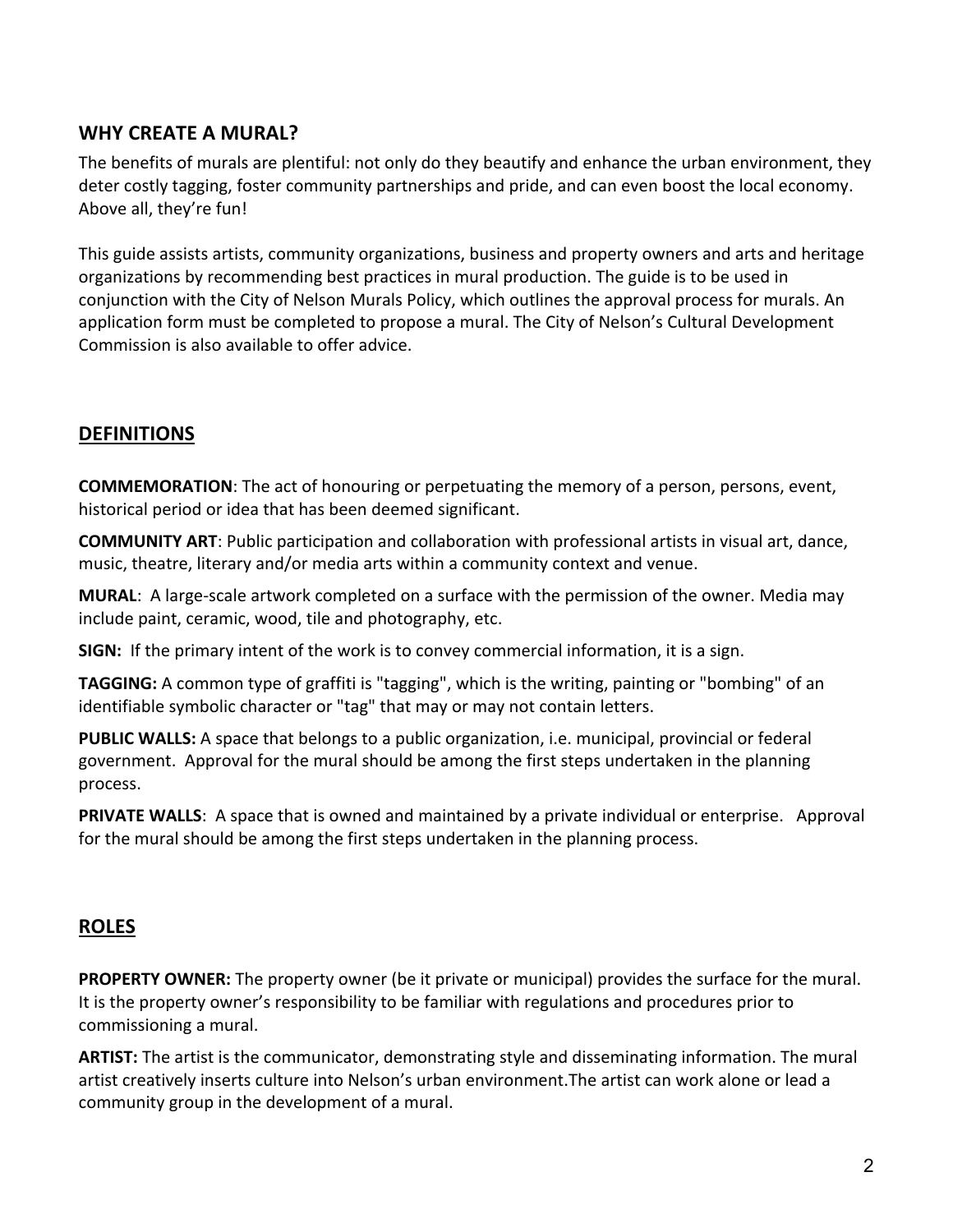# **STEPS TO CREATING A MURAL**

#### **PLANNING PHASE**

- 1) Choose a site (see considerations on selecting a wall below). Consider your space requirements and be aware that routine maintenance activities such as sidewalk sweeping or snow removal may affect the mural and the wall it is on. Check with the City regarding encroachment agreements and any associated fees.
- 2) Determine the objectives and scope of the project. What is your goal? What is your vision? If you are the artist, it is helpful to create a mock-up or maquette of your chosen design before going to Step 3.
- 3) Get written permission from the property owner, be it a private owner or the municipal government. If it's a private owner, detail the terms with the owner (i.e size, content restrictions, method of attachment, budget, and responsibility for cleaning and future maintenance). If the proposed site is public property, you should review the Mural Policy and will need to complete the mural application form

#### **IMPLEMENTATION PHASE**

- 1) Confirm scope, budget and materials for project
- 2) Ensure funding is in place & determine a pay schedule
- 3) Create a timeline
- 4) Assess conservation needs
- 5) Ensure compliance to City By-laws and regulations
- 6) Write and sign a contract with the property owner and/or artist
- 7) Obtain liability insurance
- 8) Purchase materials and arrange for equipment hire
- 9) Decide which method will be used to install the image to the wall
- 10) Engage the community (arrange for publicity and a launch or unveiling (an opening reception is common)

### **INSTALLATION PHASE**

- 1) Document site before, during & after installation (photos)
- 2) Prepare and clean the surface
- 3) Create the mural being sure to use safety precautions
- 4) Offer updates to the property owner and/or municipality
- 5) Schedule an inspection of the final painted/installed mural
- 6) Clean up

### **EVALUATION/COMPLETION PHASE**

• Final photographs should be taken and documented into an archive maintained by the Cultural Development Commission.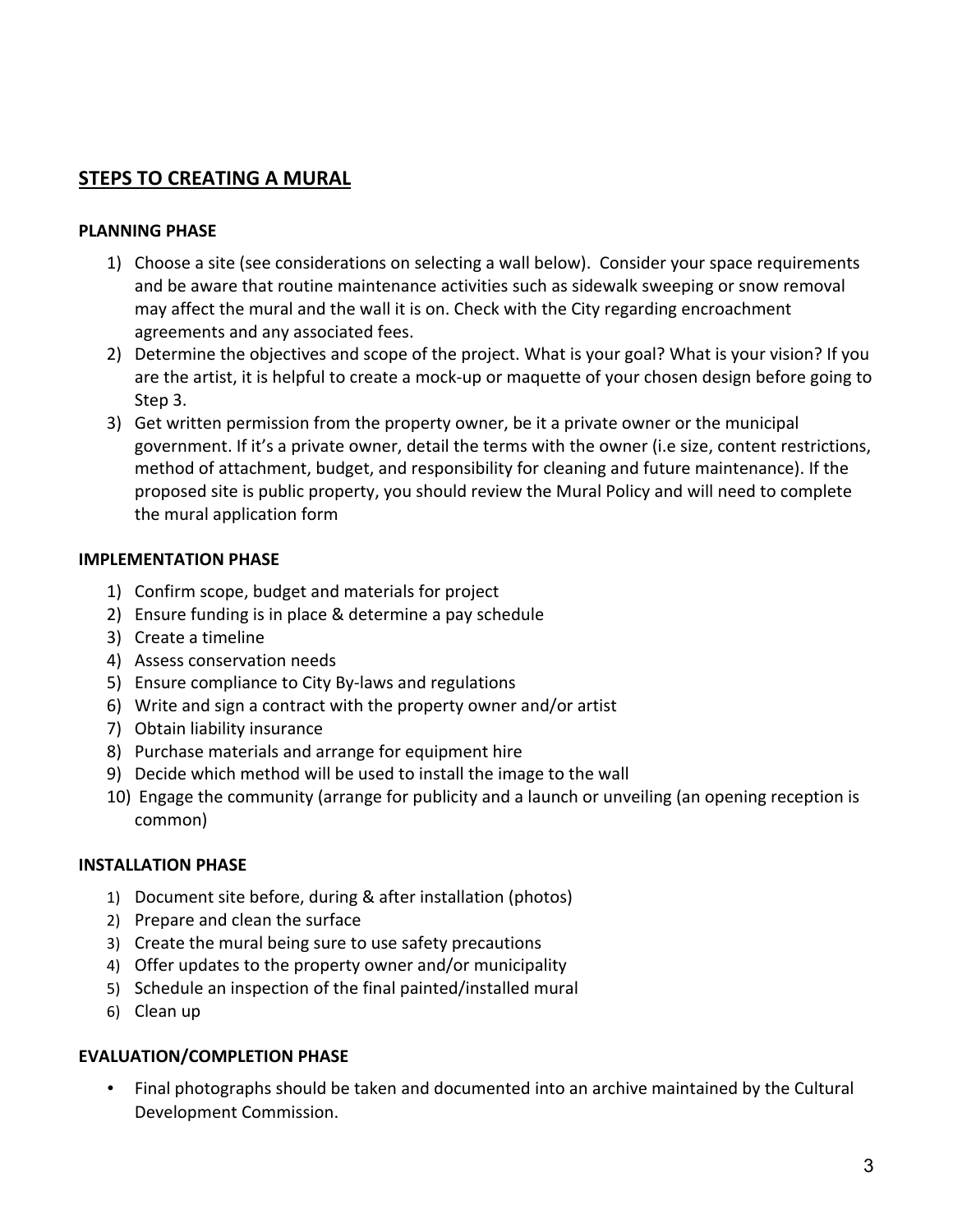- Maintenance requirements (e.g. paint colours) should be recorded
- The artist's contact info should be recorded and kept up-to-date
- Public launch of mural (press & community event)
- Inspect seasonally for maintenance needs

## **CHOOSING A SITE/SURFACE SELECTION**

The criteria you have set for the project, as well as the cooperation of the local community, business and municipality will all be factors in choosing a site.

The lifespan of a mural can be quite severely affected by the location. One of the major causes of damage to a mural is water. Ensure that there is no water seepage from roof or ground level. Additionally, damage can also be caused by snow piling up against the wall, or by routine maintenance, so try to choose a wall where this will not be a continuing problem.

The condition of the chosen wall should be checked thoroughly before work is begun. This may require an assessment from a professional conservator if it is a historical building.

Before and after photographs should be taken. Prior to any work being undertaken, the area should be measured and any wall damages or potential obstructions (branches, troughs, etc.) recorded.

A decision to be made is whether to paint directly onto the wall or onto a panel that will then be placed at the site. One of the pros of working directly onsite is community engagement with the project as they directly see the progress being made. However, it can be easier to have the mural painted onto panels offsite which when completed are mounted on the wall. The pros with this method are: ease of relocation and repair, ease for the artist who can work indoors and in any condition (day or night, rain or shine), and safety considerations (the artist will not need to be on a scaffold or near the public to work).

### **Best Types of Walls**

BRICK, PLASTER, CONCRETE, SIGN BOARD

### **Best Types of Surface Panels**

CREZON is a sealed plywood that can be supported with a metal structure. With laminates, it is very important that the edges be sealed.

DIBOND is a rubber core sandwiched by aluminum. This material comes in panels, and must be primed and top-coated.

### **Worst Types Of Surfaces**

UNSEALED WOOD, ALUMINIUM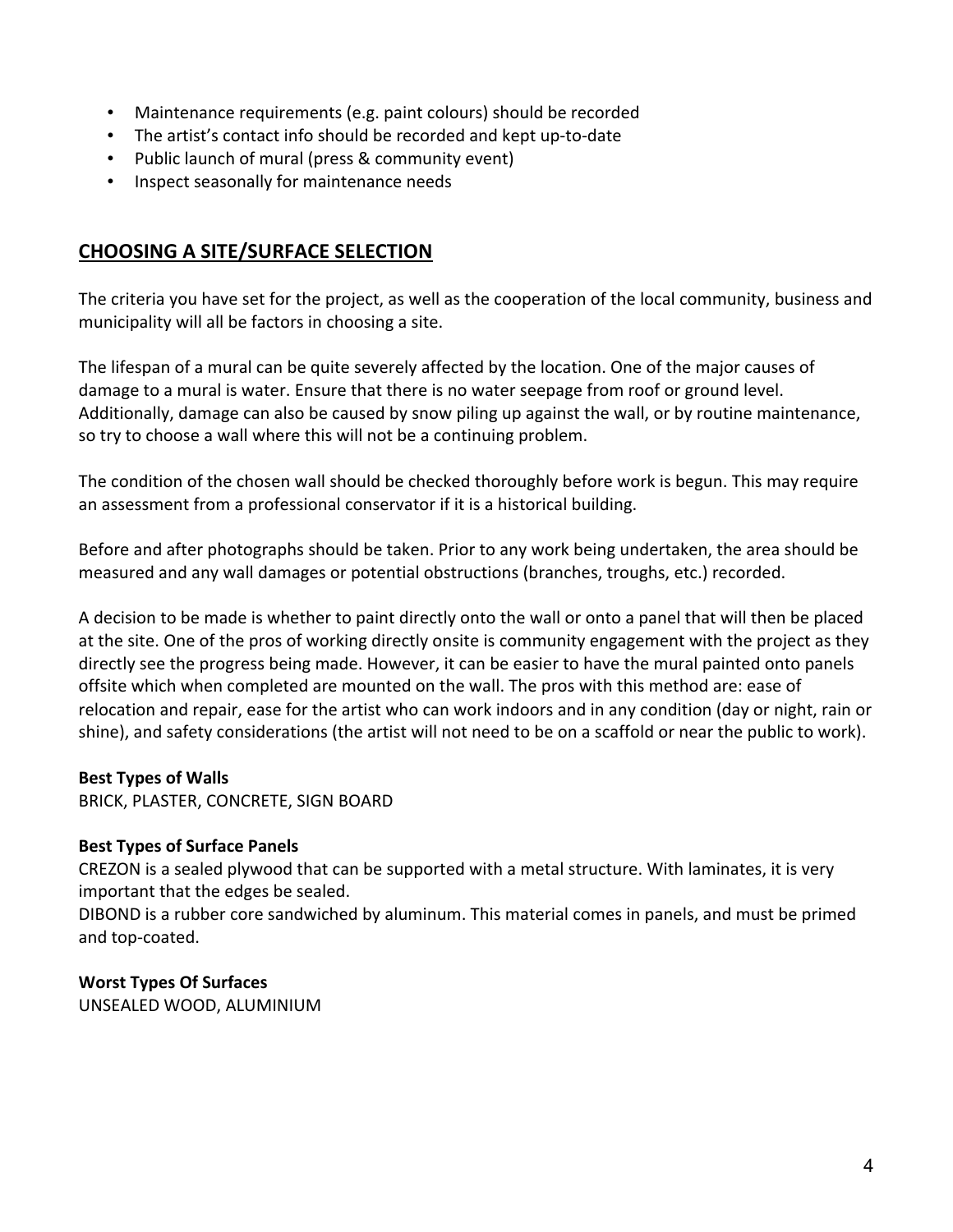The following informational chart is provided courtesy of Golden paints and is designed for general information purposes only:

| Mural Surface                        | <b>Step 1: Cleaning</b>                                                                    | <b>Step 2: Priming</b>                                                                                            | <b>Step 3: Painting</b>                    | Step 4: Isolation &<br><b>Varnish Coatings</b>                                                                               |
|--------------------------------------|--------------------------------------------------------------------------------------------|-------------------------------------------------------------------------------------------------------------------|--------------------------------------------|------------------------------------------------------------------------------------------------------------------------------|
| <b>Bare Wood</b>                     | None                                                                                       | Knots and pitch<br>streaks should be<br>sanded and spot-<br>primed. Apply primer<br>coat (suitable for<br>latex). | Apply Golden Acrylic<br>Paints to surface. | Apply isolation coat. Let<br>dry thoroughly (at least 48<br>hours). Apply Golden MSA<br>Varnish* or suitable<br>alternative. |
| <b>Previously Painted</b><br>Wood    | Remove any loose<br>material, power-<br>wash clean, Abrade<br>non-water-based<br>coatings. | Inspect knots for<br>staining, sand and<br>spot-prime as<br>needed. Apply primer<br>coat (suitable for<br>latex). | Apply Golden Acrylic<br>Paints to surface. | Apply isolation coat, Let<br>dry thoroughly (at least 48<br>hours). Apply Golden MSA<br>Vamish* or suitable<br>alternative.  |
| <b>Bare Masonry</b>                  | None                                                                                       | Apply Masonry<br>Conditioner, Apply<br>Water-based latex<br>primer.                                               | Apply Golden Acrylic<br>Paints to surface. | Apply isolation coat. Let<br>dry thoroughly (at least 48<br>hours). Apply Golden MSA<br>Varnish* or suitable<br>alternative. |
| <b>Previously Painted</b><br>Masonry | Remove any loose<br>material, power-<br>wash clean. Abrade<br>surface.                     | Apply Masonry<br>Conditioner, Apply<br>Water-based latex<br>primer.                                               | Apply Golden Acrylic<br>Paints to surface. | Apply isolation coat. Let<br>dry thoroughly (at least 48<br>hours). Apply Golden MSA<br>Varnish* or suitable<br>alternative. |
| <b>Bare Metal</b>                    | Remove any grease,<br>dirt, solvents. Abrade<br>surface.                                   | Apply alkyd or latex-<br>based primer.                                                                            | Apply Golden Acrylic<br>Paints to surface. | Apply isolation coat. Let<br>dry thoroughly (at least 48<br>hours). Apply Golden MSA<br>Varnish* or suitable<br>alternative. |
| <b>Previously Painted</b><br>Metal   | Remove any loose<br>material, rust,<br>grease, dirt. Abrade<br>surface.                    | Apply alkyd or latex-<br>based primer.                                                                            | Apply Golden Acrylic<br>Paints to surface. | Apply isolation coat. Let<br>dry thoroughly (at least 48<br>hours). Apply Golden MSA<br>Varnish* or suitable<br>alternative. |

For complete Varnish procedures, refer to the GOLDEN Varnish Information Sheets.

# **PREPARING THE SITE**

#### **Wall Preparation**

Ensure that humidity levels and temperature are appropriate for installation of the materials. Clean the wall, as well as scrape and chip to establish a smooth surface before applying paint. Small cracks will not cause a problem and usually get filled with paints. However, long cracks leading to the ground surface can cause a water seepage problem. If you choose to parge the wall for a smoother surface, employ a professional. 

If the surface is already painted, consider what kind of paint it is and its physical condition (the artist should realize that any surface that still has the previous coating on it will not be as permanent as one that has been complete stripped and freshly coated). If the paint is water-based polymer most acrylic paints will adhere well to this. If it is a high-gloss oil paint then it must be removed for good adhesion. If existing paint is deteriorating it should be removed; however, even if it is intact it is recommended to thoroughly power wash to remove loose dirt and materials prior to painting. Up to 80% of all coatings failure can be directly related to insufficient surface preparation.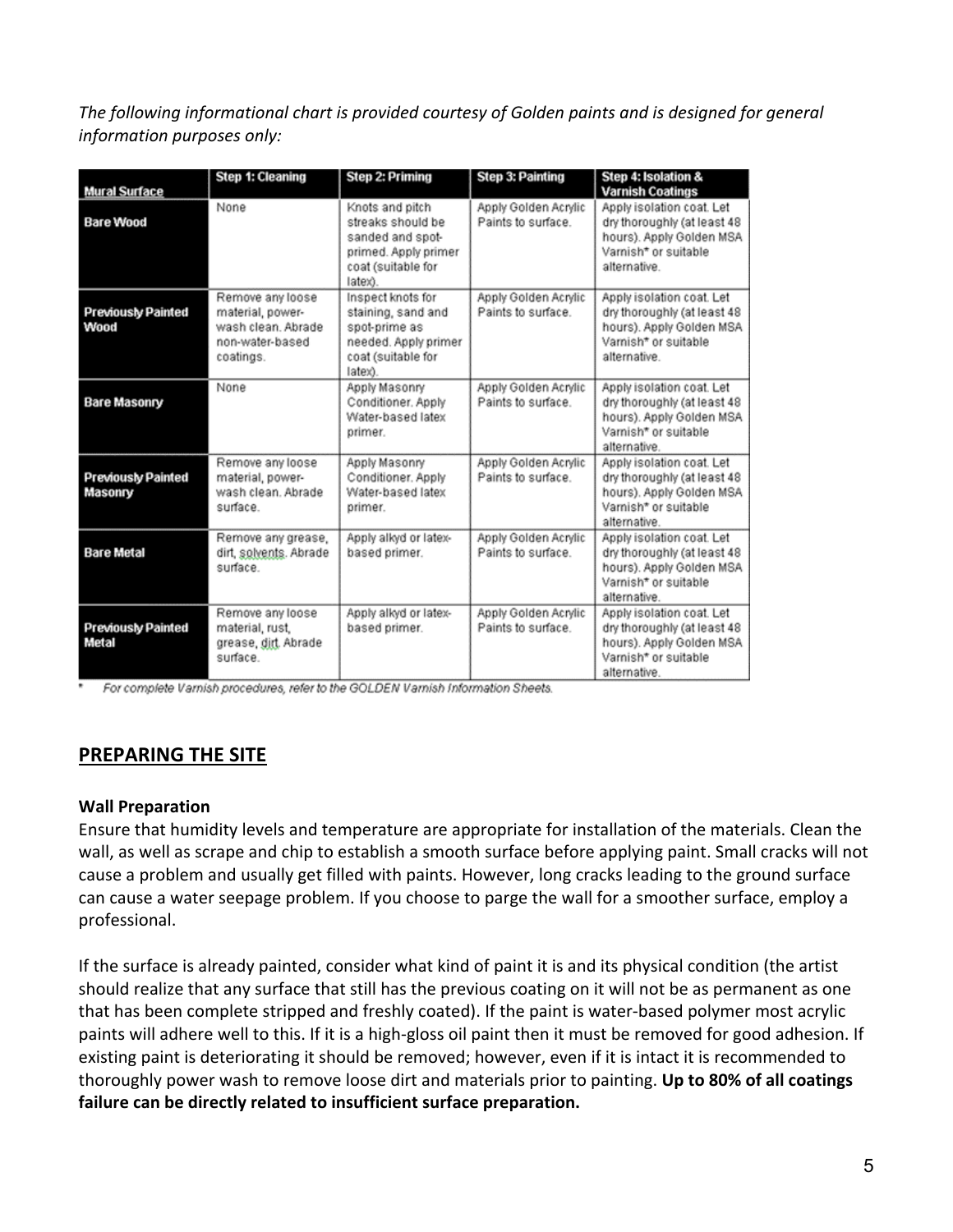Mould and mildew should be removed by scrubbing with a mixture of 1 part household bleach to 3 parts water. Be sure to wear protective goggles and equipment for this task. After scrubbing with a brush, allow the solution to sit on the surface for ten minutes before thoroughly rinsing off with water. *Caution: never add ammonia to bleach.*

### **Cleaning Tips**

- Use a solvent cleaner (powder) that removes oil.
- Patch repairs with filler. Gel medium works well. If cracks are large enough to warrant filling in, inject a construction adhesive followed by hard foam stripping pressed into the adhesive. Do not apply a silicone sealer as these products are usually too slick to get proper adhesion of the paint.
- Sandblasting is one option for smoothing out the surface area, but it will also allow water to seep into the surface, therefore it is not advised.

### **Safety Precautions**

Make sure that the worksite is safe for the public and that artists are familiar with required materials, protection techniques and safety equipment.

### **Weather Considerations**

Avoid painting in rain, snow and fog as the moisture will affect the drying times and will reintroduce water back into recently dried paint films. Allow proper drying/curing time between washing the surface and applying the isolation coat and varnish layer (if you are using one) as trapped moisture can hinder adhesion and cause clouding.

Ideally, the temperature during application should be between 18 degrees Celsius and 24 degrees Celsius. Higher temperatures will affect the evenness of the paint films, and lower temperatures will harm the film formation of all the coasting. The absolute minimum temperature is 10 degrees Celsius.

# **MATERIALS**

**Primer:** To determine the best primer for a specific surface, we suggest artists contact a local supplier of architectural coatings. Such companies have extensive experience with priming the broad spectrum of building supplies, and typically have specific primers for the surface the mural is to be painted on. Their recommendations will also take the environmental concerns of the area into account. We have found that architectural and maintenance paints are competitively priced, meaning that a product that costs more than a similar product will typically perform better as well.

When painting on brick, concrete, or other masonry surfaces, it is recommended to also use a Masonry Conditioner that can be purchased from a commercial coatings supplier.

**Paint:** Acrylics are some of the most durable and accessible paints for exterior application, used by many artists for painting murals due to their lightfastness and weather resistance. They also form an excellent bond to masonry or cementous surfaces. Oil paints are a poor choice for painting on these surfaces since the alkalinity of concrete can destroy alkyd or oil products. Ethyl-Silicate paints form an excellent and permanent bond with brick or concrete; however, this system can be time-consuming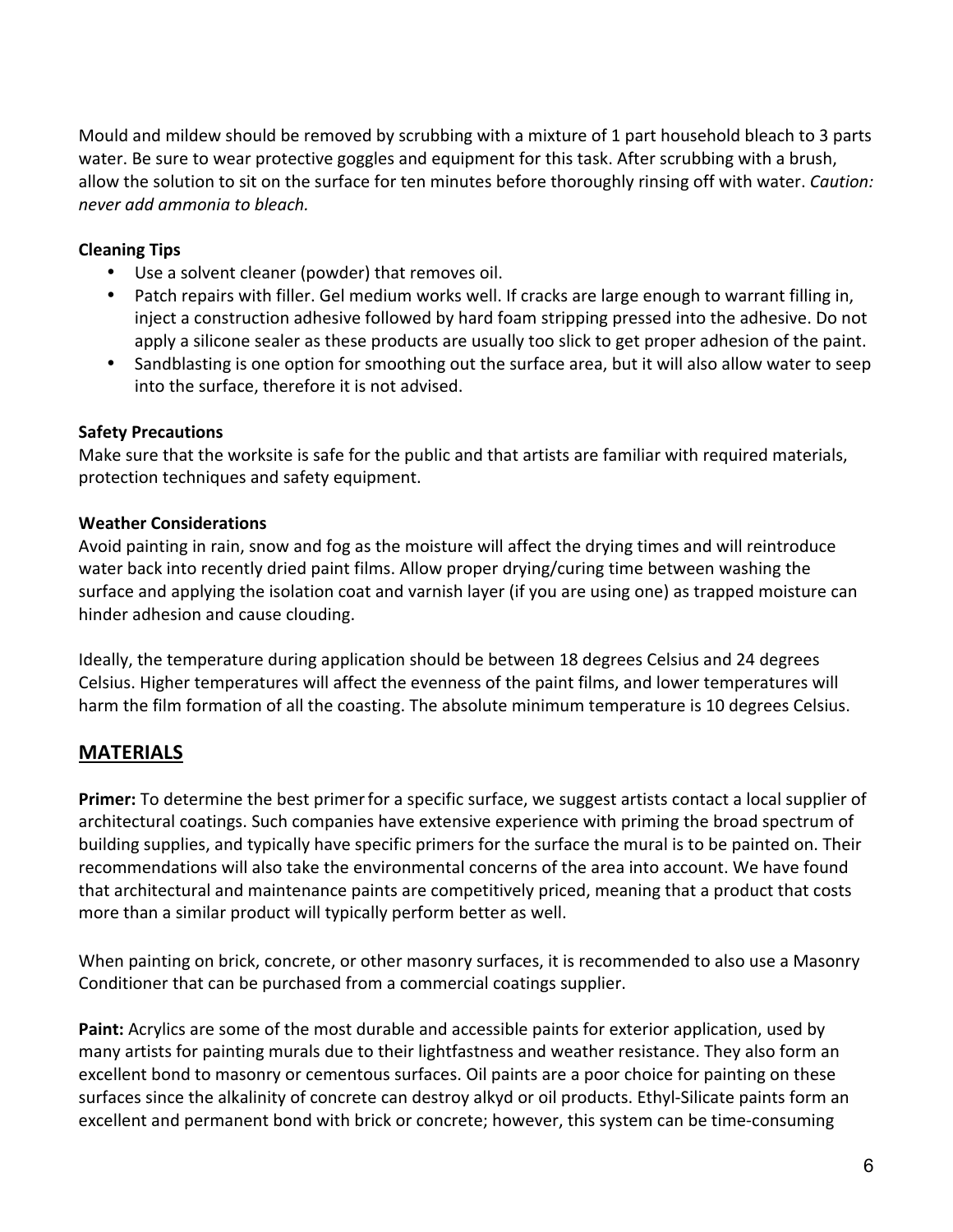and costly, and good working knowledge of the system is required as well. Solvent-based enamels are a good choice for durability, but manufacturer's pigment considerations are usually not the same as with a high-quality artist's acrylic paint.

**Protective Coatings**: Never apply anything to the surface of your mural that cannot be taken off without damaging the mural. A good protective coating will preserve and protect the paint beneath it. All too often, coating media is applied that obscures, discolours, or deteriorates the paint.

Additional Materials: scrapers, drop sheets, brushes/rollers, buckets, sponges, facemasks, gloves, ladder/scaffolding

## **What NOT to use**

Artists should avoid the following commonly employed media as they may shorten the lifespan of the project:

- Acrylic varnish- UV is reflected within the surface of the varnish, which gradually clouds the varnish, causing the mural to appear faded.
- Urethane, spar varnish, and damar varnish can only be removed using alcohol, Toluene, Xylene, or Acetone. These are destructive to acrylic paint and tend to discolour over time.
- Anti-graffiti" coatings may yellow the mural in time.

## **IDENTIFICATION**

When the mural has been finished the artist(s) should sign their work. This could range from a simple painted signature to an interpretive label or plaque. Signage should include:

- Artist(s)  $name(s)$
- Title of the work
- Date of the work

## **CONSERVATION & MAINTENANCE**

Ideally the person who is commissioning the piece should be responsible for its maintenance. The contract should clearly outline who is in charge of maintaining the work and who will provide funding for maintenance. One possibility is to put maintenance expenses into the initial budget. If the commissioner of the mural is to be left in charge it is the artist's responsibility to update their contact information for future assistance. If the artist cannot be reached, the commissioner should be permitted to take action into his or her own hands.

# **ARTISTIC PROCESS**

### **Community Arts Process for mural art**

Community art involves collaboration between a professional artist and a community, be it a neighbourhood, marginalized group, cultural group, youth, or artists. This process involves the community in the artistic process whether through artist selection, project conceptualization, or actually having a hand in its creation.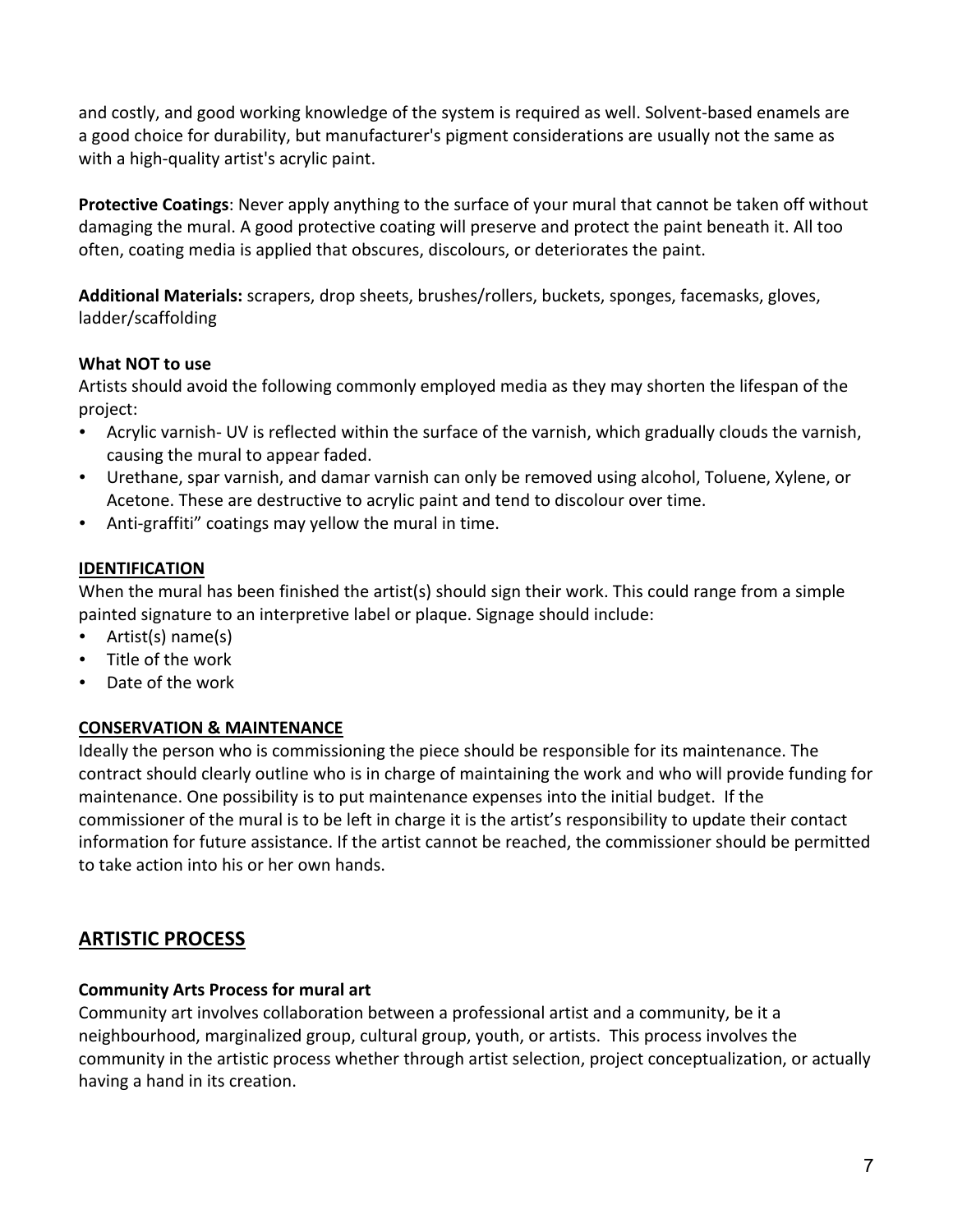## **Community Arts Project**

An artist leads/facilitates a community in the conceptualization and creation of a mural. These types of projects are very good in breaking boundaries, team-building, increasing creative capacity, and **building ownership of a community space.** 

- Ensure that the artist chosen for these types of projects has experience with the community you have identified, is patient, flexible, can communicate clearly with others, can facilitate the creative process of a group (small or large), has team-building and motivational skills and can negotiate within the team dynamics. An arts education background is an asset.
- Educational components around painting techniques, historical aspects of the community etc. are also a key component of this type of project.
- A project of this nature may take several weeks to months of planning before the actual mural production begins.

## **Commissioned Project**

Commissioning an artist for the project promotes artistic excellence and usually involves a competition

- A professional artist is paid to conceptualize and create the work of art.
- Once designs have been approved the creation of the work can commence.
- The community gets involved in the selection of the artist and should be consulted in the concepts and themes represented in the mural.

## **Direct Commission**

A property owner may approach an artist or invite artists on his or her own or vice versa. At a minimum the following should be considered:

- Prepare and have signed a contract that clarifies roles and responsibilities
- Require an artist resume and examples of recent work.

# **SELECTING AN ARTIST**

## **Call to Artists**

A Call to Artists reaches a varied and broader artist base and provides opportunities to all.

- A letter / ad should be posted wherever it is attainable to artists; consider your community newspapers to target a smaller community, or an electronic bulletin board that artists reference
- Allow at least a month from the time you post the ad to the submission date

# **BUDGET**

The budget is conditional on many things, including quality, size and location. Keep these key points in mind when putting a price on something:

- $\bullet$  Artist fees\*
- Mural materials
- Wall preparation
- Installation (equipment & fees)
- Applicable permit fees